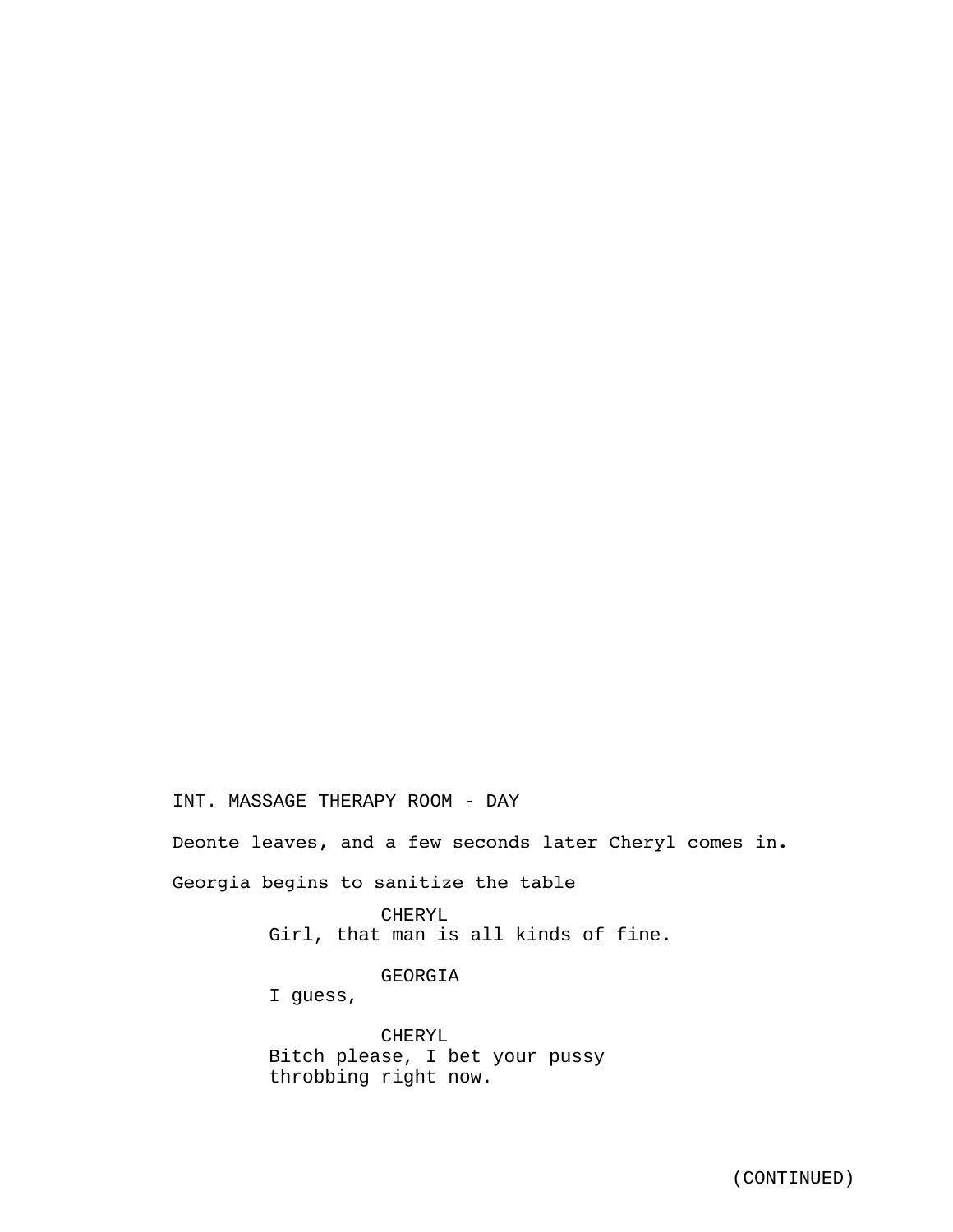#### CONTINUED:

Cheryl pretends to shove her finger between Georgia's legs, and Georgia playful fights her off.

GEORGIA

Stop it.

CHERYL Girl, you better offer that man a happy ending so he can finish on your face.

#### GEORGIA

You so nasty.

## CHERYL

I know. So what's up this weekend? Do you and loser Michael have plans?

#### GEORGIA

Well, it is our anniversary this weekend, so maybe he will surprise me.

CHERYL Yea I'd be surprised if he stops fingering them games.

### GEORGIA

He's working at being a professional gamer.

CHERYL

Riiiight... Girl, you need some action. I can see it all in your face. When was the last time you came?

### GEORGIA

What?

### CHERYL

You heard me when the last time you've been face down ass up... What you need to do is come with me to this party this weekend.

GEORGIA

Girl, I'm not fooling with you.